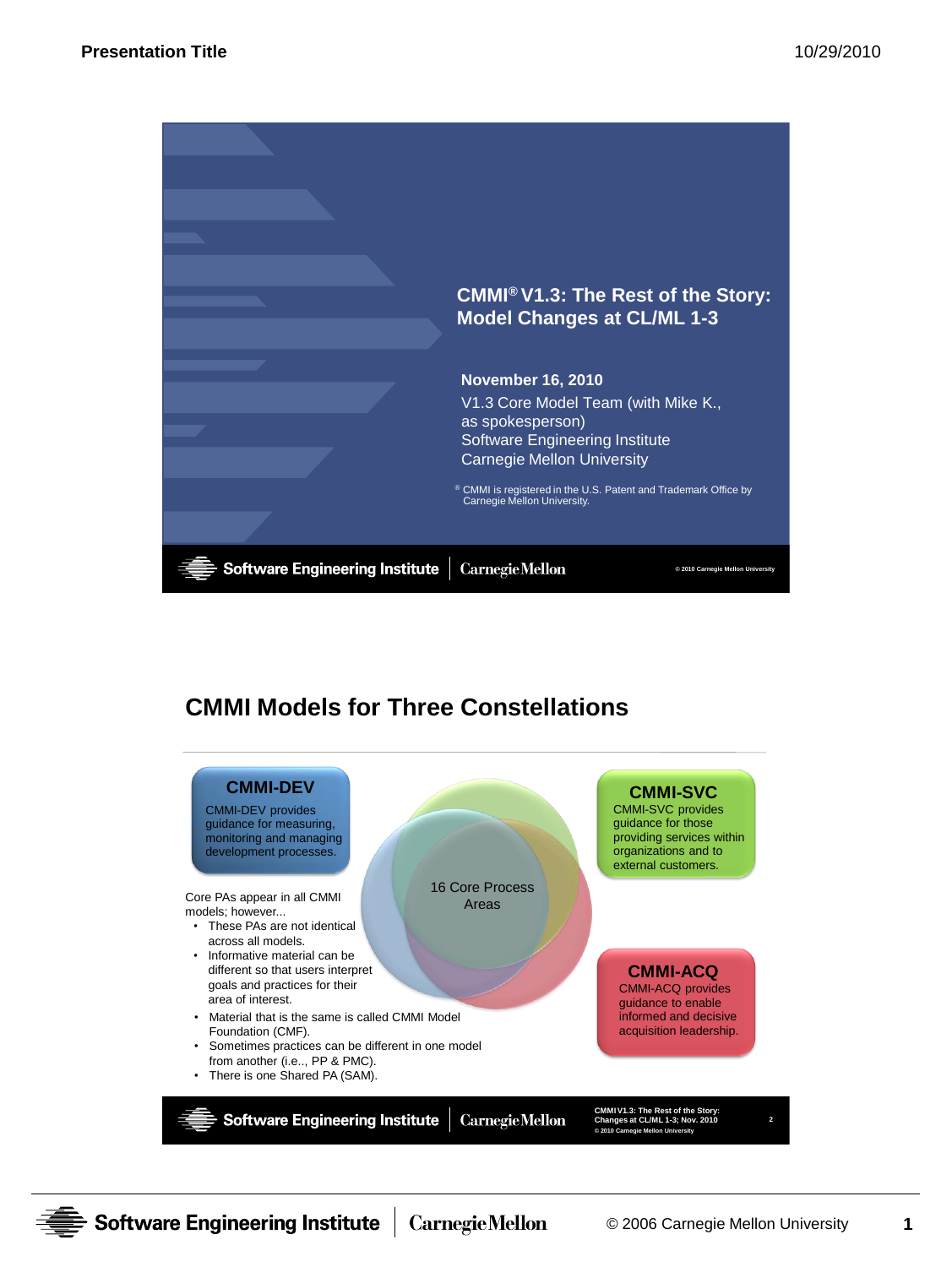

# **Process Area Components**

## **Continuous Representation: PAs by Categories (And Potentially Across Constellations)**



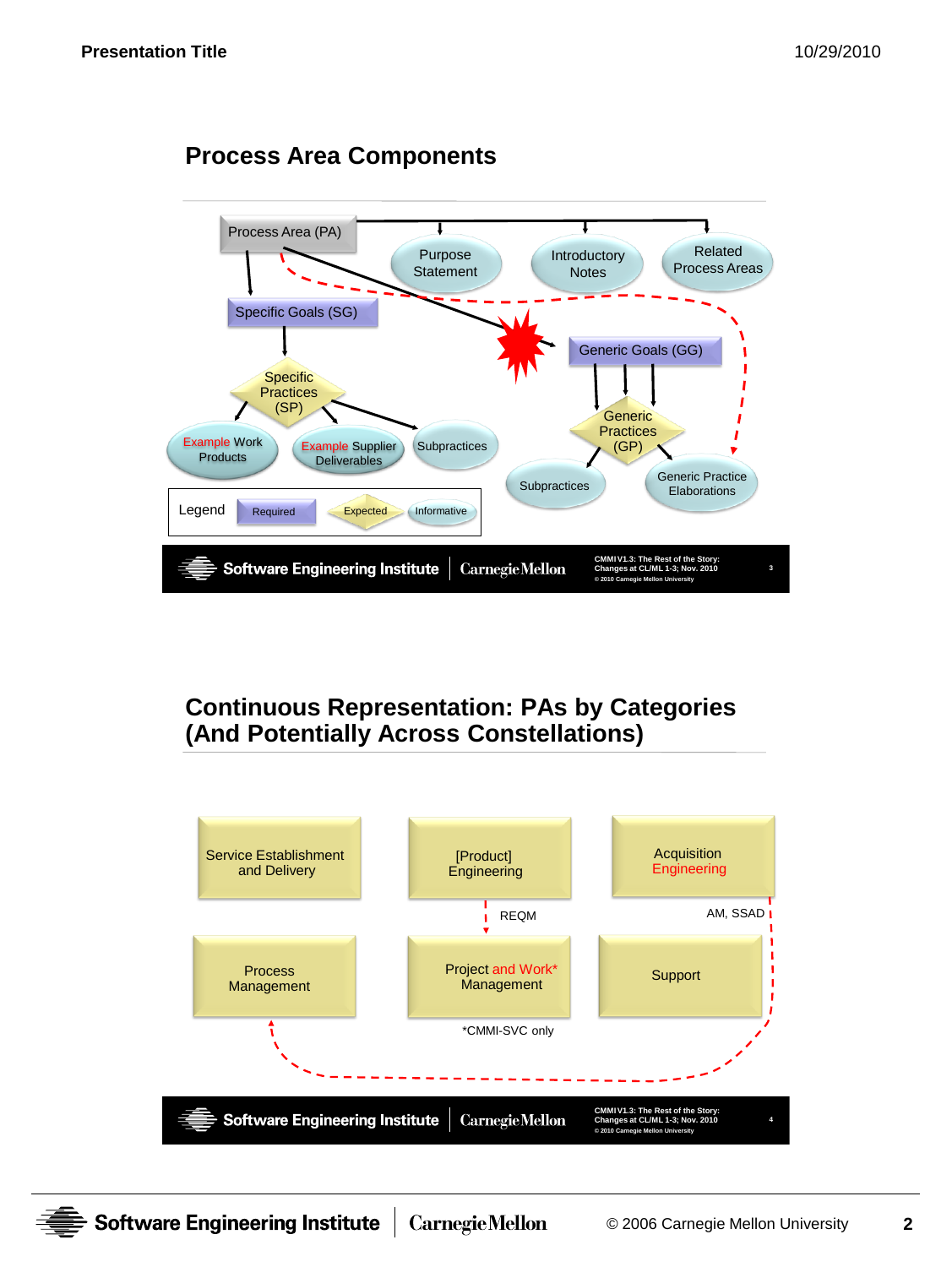### **Summary of Generic Goals and Practices**

| <b>Generic Goals</b>                              | <b>Generic Practices</b>                                                                                                                                                                                                                                                                                                                                                                                                                                     |
|---------------------------------------------------|--------------------------------------------------------------------------------------------------------------------------------------------------------------------------------------------------------------------------------------------------------------------------------------------------------------------------------------------------------------------------------------------------------------------------------------------------------------|
| GG1: Achieve<br>Specific Goals                    | GP 1.1:<br>Perform Specific Practices                                                                                                                                                                                                                                                                                                                                                                                                                        |
| GG2: Institutionalize a<br><b>Managed Process</b> | GP 2.1:<br>Establish an Organizational Policy<br>Plan the Process<br>$GP$ 2.2:<br>$GP$ 2.3:<br>Provide Resources<br>GP 2.4:<br><b>Assign Responsibility</b><br><b>Train People</b><br>GP 2.5:<br>GP 2.6:<br><b>Manage Configurations</b><br>Identify and Involve Relevant Stakeholders<br>GP 2.7:<br>Monitor and Control the Process<br>GP 2.8<br>GP 2.9:<br><b>Objectively Evaluate Adherence</b><br>Review Status with Higher Level Management<br>GP 2.10: |
| GG3: Institutionalize a<br>Defined Process        | GP 3.1:<br><b>Establish a Defined Process</b><br>GP 3.2:<br><b>Collect Improvement Information</b>                                                                                                                                                                                                                                                                                                                                                           |

**CL 4-5, GGs 4-5, GP 4.\* and GP 5.\***



# **Harmonizing V1.2 Models**

### **The Problem**

As V1.2 models were created and released, they became out of synch with one another. Improvements made in one model were not made in others simply because of differences in release schedules.

### **Overview of Solution**

Analyzed differences among the three models (ACQ, DEV, SVC) to identify opportunities to improve all three while improving commonality. Examples of improvements include the following:

- GGs, GPs, and GP elaborations consolidated into one location (DEV)
- Improved measurement, supplier, and agreement terminology (DEV)
- Improved definitions of terms related to products and services (DEV, ACQ)
- Increased emphasis on customer satisfaction (all three)
- Improved examples, example work products, and notes (all three)

Many of the specific changes made to the model are due to harmonization and are covered in the PA Changes modules of Upgrade Training.



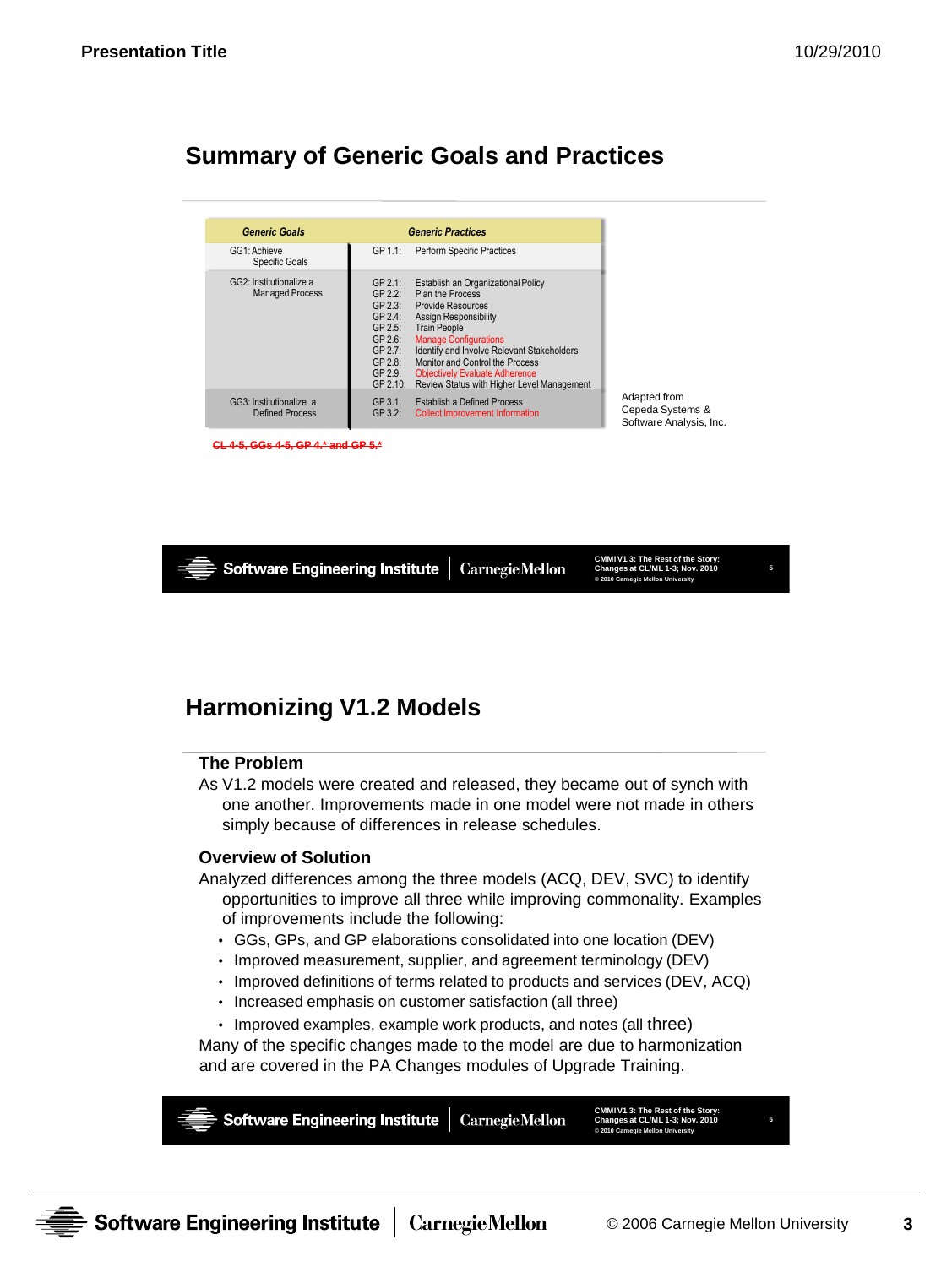### **Teaming Concepts**<sup>1</sup>

#### **The Problem**

- Teams are clearly relevant to product development. How teams are established in an organization has a lot to do with whether or not they are successful. However, there are no specific practices addressing rules for and establishing teams in DEV, instead there is the Integrated Process and Product Development (IPPD) addition, which is optional. Fewer than 5% of recent appraisals have included IPPD.
- For acquisitions of complex systems, integrated teaming is not an option but a necessity. Thus, ACQ has, instead of an addition for IPPD, expected material that covers integrated teaming derived from generalizing and simplifying the IPPD material in DEV.
- SVC adopted the ACQ approach, but in many service contexts "integrated teams" were not the key differentiator for success and the concept also proved to be problematic in some contexts.

Thus to harmonize the models, a different approach was needed.



### **Teaming Concepts**<sub>2</sub>

#### **Overview of Solution**

Replaced the concepts of integrated teaming and IPPD with a more general concept of teaming, thereby eliminating the IPPD addition and making the approach to teaming consistent in all three models (By making the three constellations common, teaming can be part of the CMF.)

Replaced the glossary definition of "integrated team" with a definition of "team"

In the glossary definition, placed emphasis on what enables superior team performance:

A team establishes and maintains a process that identifies roles, responsibilities, and interfaces; is sufficiently precise to enable the team to measure, manage, and improve their work performance; and enables the team to make and defend their commitments.



**Software Engineering Institute** 

**CarnegieMellon** 

**CMMI V1.3: The Rest of the Story: Changes at CL/ML 1-3; Nov. 2010 © 2010 Carnegie Mellon University**

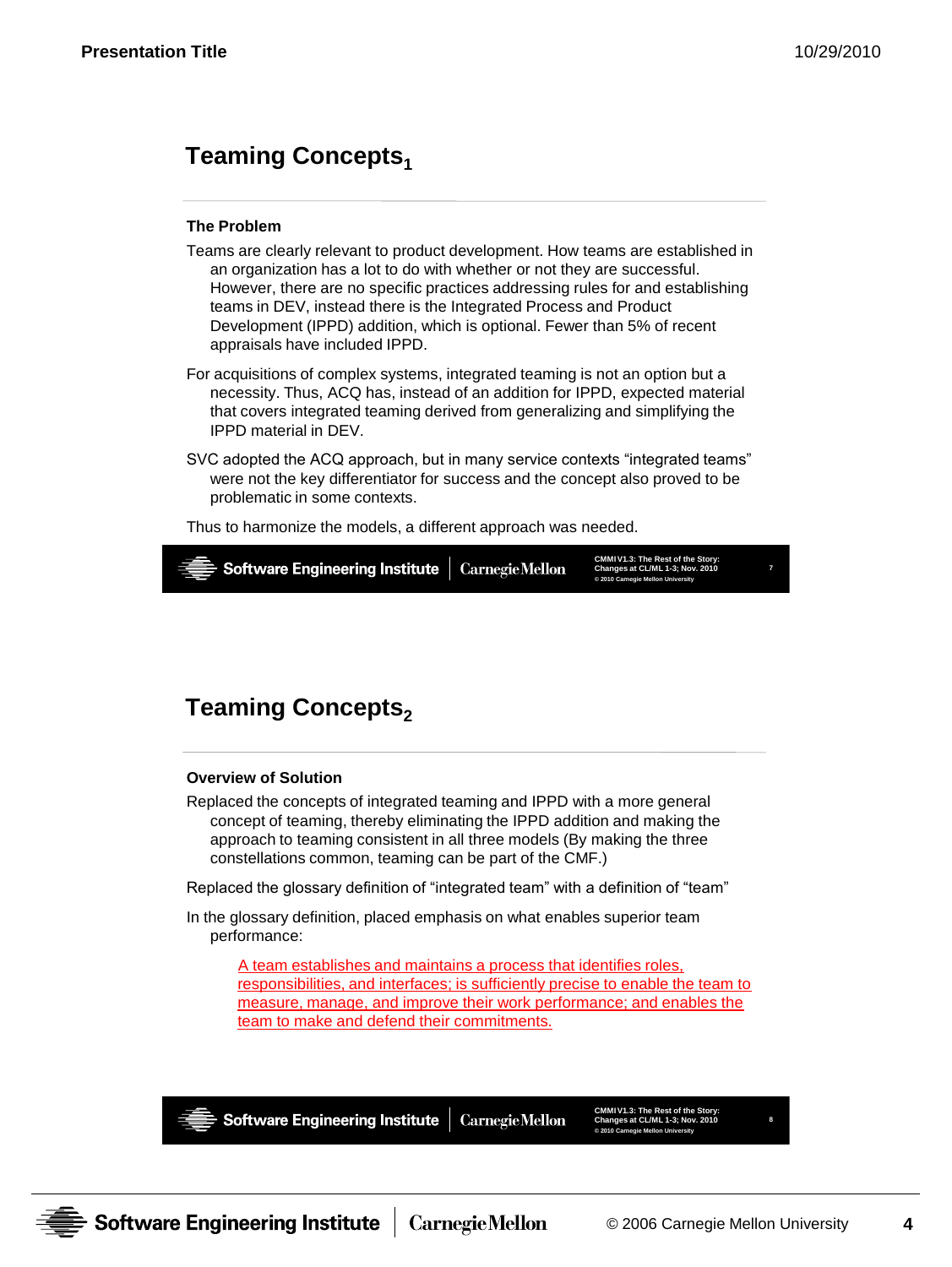## **The Term "Project"<sup>1</sup>**

### **The Problem**

- In V1.2 models, the word "project" was used in all three CMMI models, especially in the core process areas. "Project" was almost implicitly understood by product developers and acquirers.
- However, service providers found it difficult to interpret goals and practices containing the word, often misinterpreted the models practices, and sometimes believed that model content containing the word "project" did not apply to them.
- Although some users (probably familiar with development environments) could adjust, others had great difficulty and asked many questions.



# **The Term "Project"<sup>2</sup>**

### **Overview of Solution**

- Kept the word "project" in the DEV and ACQ models, but replaced it with alternate terms in the CMMI-SVC model. Depending on its implied meaning, the word "project" was generally either (1) simply removed, (2) replaced with the word "work," or (3) replaced with the word "work group."
- These changes included changes to process area names (e.g., Project Planning becomes Work Planning). The process area category Project Management also became Project and Work Management.
- Although the wording of some model material is different in SVC than in DEV and ACQ, if the only difference is the replacement of the word "project," the material is still considered CMF.
- Added terms and revised definitions in the glossary that use the word "project" to ensure that the glossary more broadly fit all CMMI models.



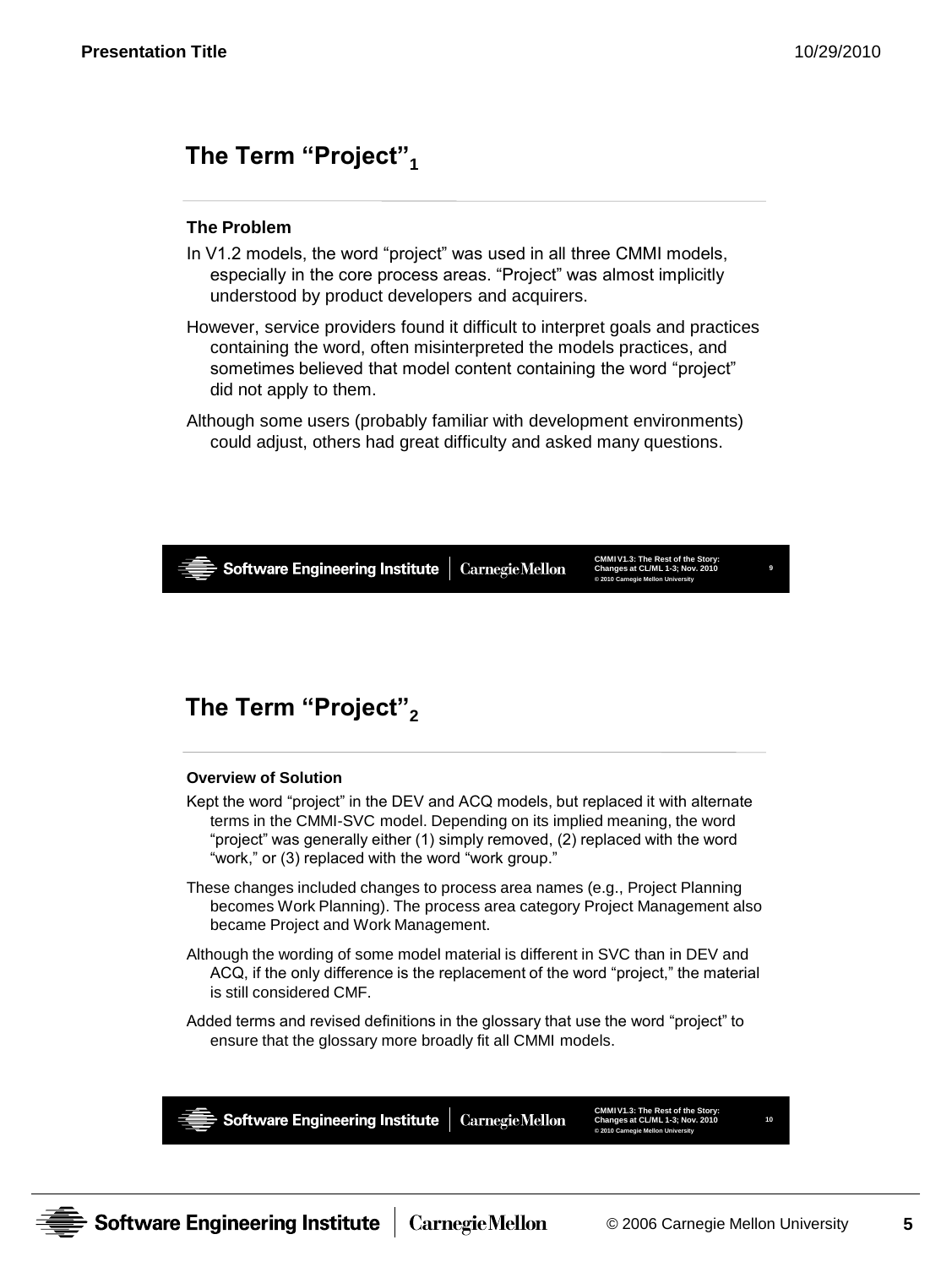# **The Term "Project"<sup>3</sup>**

### Example – Process Area Content

#### **Project Planning (ACQ & DEV)**

**Purpose:** The purpose of Project Planning (PP) is to establish and maintain plans that define project activities.

#### **SG 2 Develop a Project Plan**

*A project plan is established and maintained as the basis for managing the project.*

### **Work Planning (SVC)**

**Purpose:** The purpose of Work Planning (WP) is to establish and maintain plans that define work activities.

### **SG 2 Develop a Work Plan**

*A work plan is established and maintained as the basis for managing the work.*



control, configuration status accounting, and configuration audits

#### Decision Analysis and Resolution

analyze possible decisions using a formal evaluation process that evaluates identified alternatives against established criteria

#### Measurement and Analysis

develop and sustain a measurement capability used to support management information needs

#### Process and Product Quality Assurance

provide staff and management with objective insight into processes and associated work products

DAR: Added **guidance on preparing to use DAR** practices and

communicating results.

MA: More clearly distinguished between information needs and objectives, measurement objectives, and business/project objectives. Included a **table of examples** (as in ACQ) for DEV and SVC.

Clarified that PPQA also applies to **organization** level activities and work products.

**Software Engineering Institute CarnegieMellon** 

**CMMI V1.3: The Rest of the Story: Changes at CL/ML 1-3; Nov. 2010 © 2010 Carnegie Mellon University**

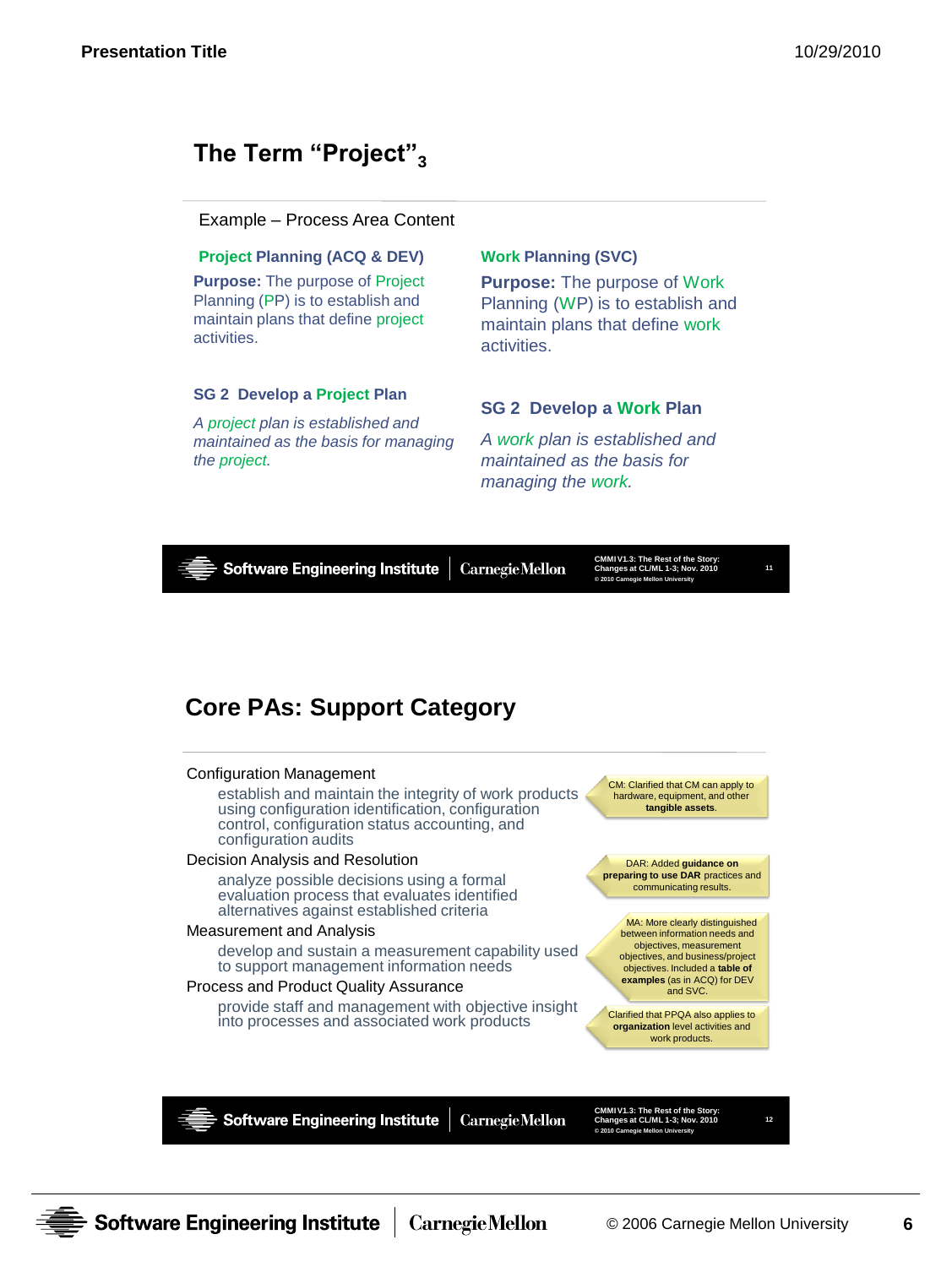## **Core PAs: Process Management Category**

#### Organizational Process Definition establish and maintain a usable set of organizational process assets, work environment standards, and rules and guidelines for teams Organizational Process Focus plan, implement, and deploy organizational process improvements based on a thorough understanding of current strengths and weaknesses of the organization's processes and process assets Organizational Training develop skills and knowledge of people so they can perform their roles effectively and efficiently

Converted goal on IPPD or Integrated Teaming to a single practice (IPPD no longer an addition).

Expanded applicability to training delivery methods such as **self study, mentoring, and online training**.

**Software Engineering Institute** 

**Carnegie Mellon** 

**CMMI V1.3: The Rest of the Story: Changes at CL/ML 1-3; Nov. 2010 © 2010 Carnegie Mellon University**

**13**

### **Core PAs: Project and Work Management Category -1**

#### Integrated Project Management

establish and manage the project and the involvement of relevant stakeholders according to an integrated and defined process that is tailored from the organization's set of standard processes

#### Project Monitoring and Control

provide an understanding of the project's progress so that appropriate corrective actions can be taken when the project's performance deviates significantly from the plan

#### Project Planning

establish and maintain plans that define project activities

Simplified SP 1.7 to replace work products, measures, and documented experiences" with "**process-related experiences**." Converted goal on IPPD or

Integrated Teaming to a single practice (IPPD no longer an addition).

Added guidance for monitoring risks, data management, stakeholder involvement, project progress, and milestone reviews.

Added guidance on determining project lifecycle and milestones.

Added subpractices on determining data rights and version control; and determining communication and other continuing resource needs.

**Software Engineering Institute** 

**CarnegieMellon** 

**CMMI V1.3: The Rest of the Story: Changes at CL/ML 1-3; Nov. 2010 © 2010 Carnegie Mellon University**

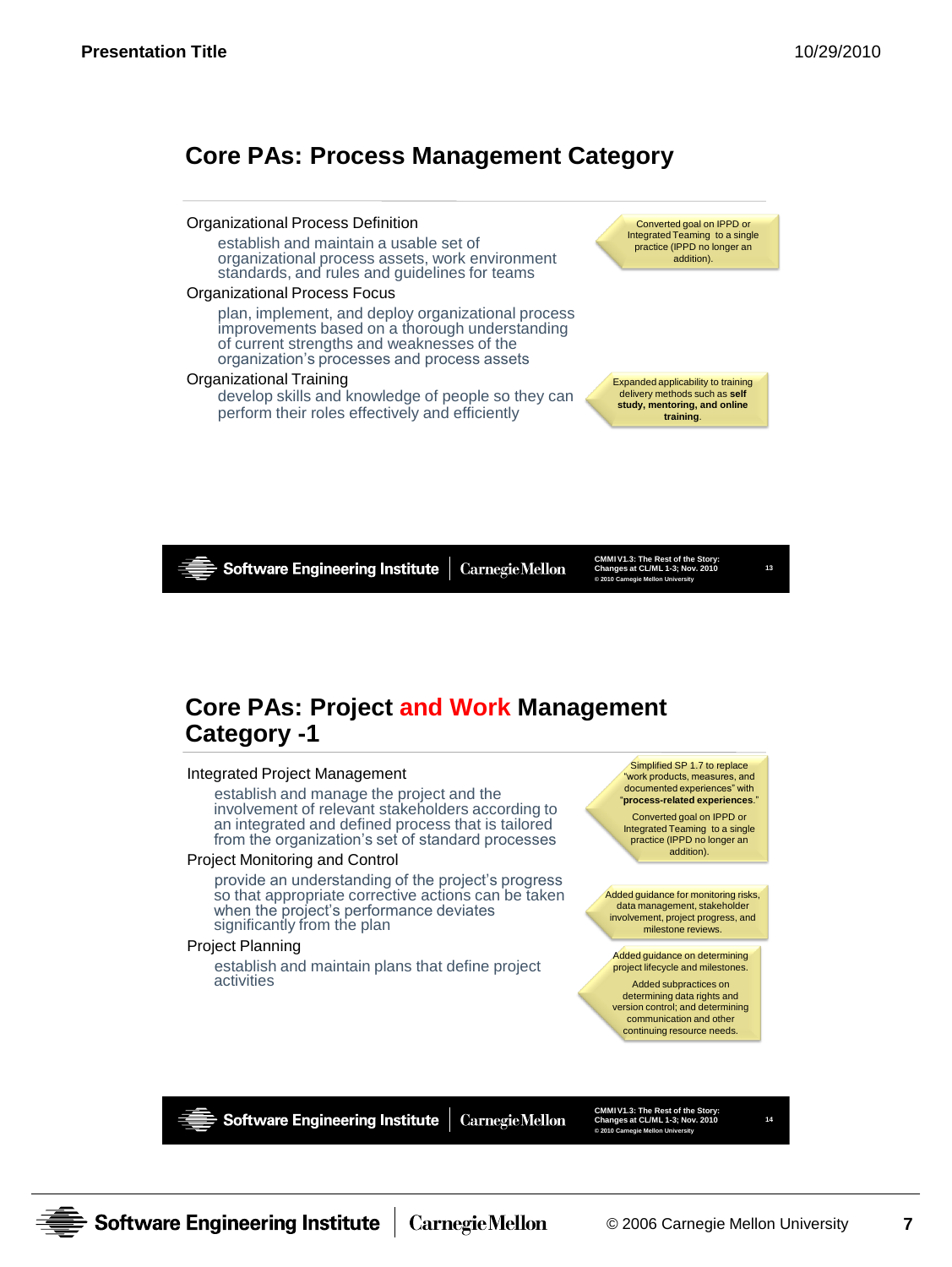### **Core PAs: Project and Work Management Category -2**

#### Requirements Management

manage requirements of the project's products and product components and to identify inconsistencies between those requirements and the project's plans and work products

#### Risk Management

identify potential problems before they occur so that risk-handling activities can be planned and invoked as needed across the life of the product or project to mitigate adverse impacts on achieving objectives

Changed the focus of SP 1.5 so that it now reads "Ensure that project plans and work products **remain aligned with the requirements**."

Included examples related to: selected architecture, use of industry standards to identify risks, FMEA, and consequence monetization.

Provided guidance on maintaining risk parameters thru life of the project.



**15**

### **SAM – the Shared PA**



**Software Engineering Institute** 

**CarnegieMellon** 

**CMMI V1.3: The Rest of the Story: Changes at CL/ML 1-3; Nov. 2010 © 2010 Carnegie Mellon University**

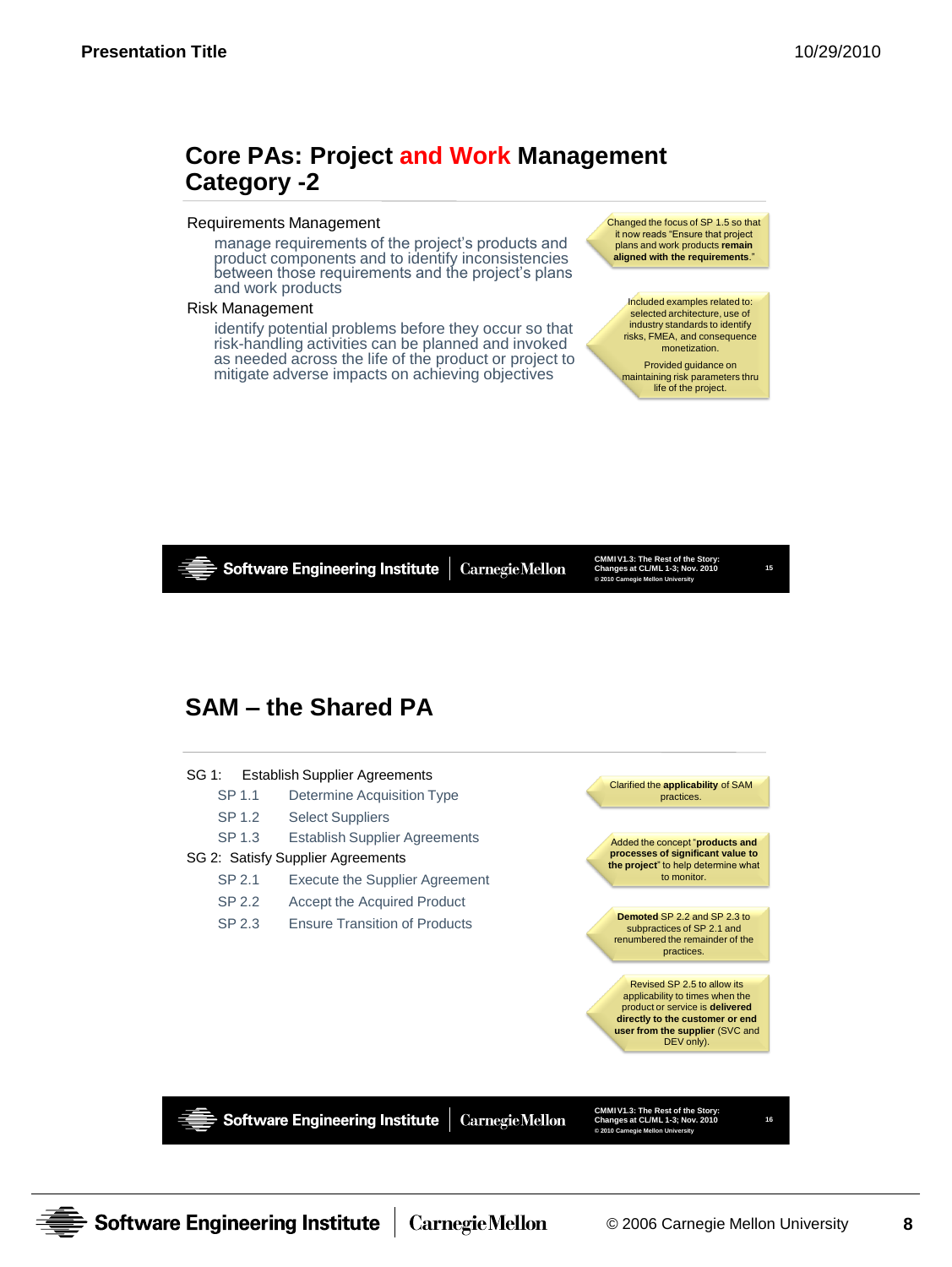# **Principles of Architecture-Centric Practices**

- 1. Regardless of scale, architecture is the **appropriate abstraction** for reasoning about business/mission goal satisfaction.
- **2. Quality attributes** have a dominant influence on a system's architecture.
- 3. Architectural prescriptions must be demonstrably satisfied by the **implementation**.



……

Software Engineering Institute | Carnegie Mellon

**CMMI V1.3: The Rest of the Story: Changes at CL/ML 1-3; Nov. 2010 © 2010 Carnegie Mellon University**

**17**

# **Users Need Both Functions and Qualities**

Required capability Low learning threshold Ease of use Predictable behavior Dependable service Timely response Timely throughput



Protection from unintended intruders and viruses

Software system/mission goals should address user needs. User needs often translate to quality attribute requirements. Scenarios are a powerful way to characterize quality attributes and represent user and other stakeholder views.



**CMMI V1.3: The Rest of the Story: Changes at CL/ML 1-3; Nov. 2010 © 2010 Carnegie Mellon University**

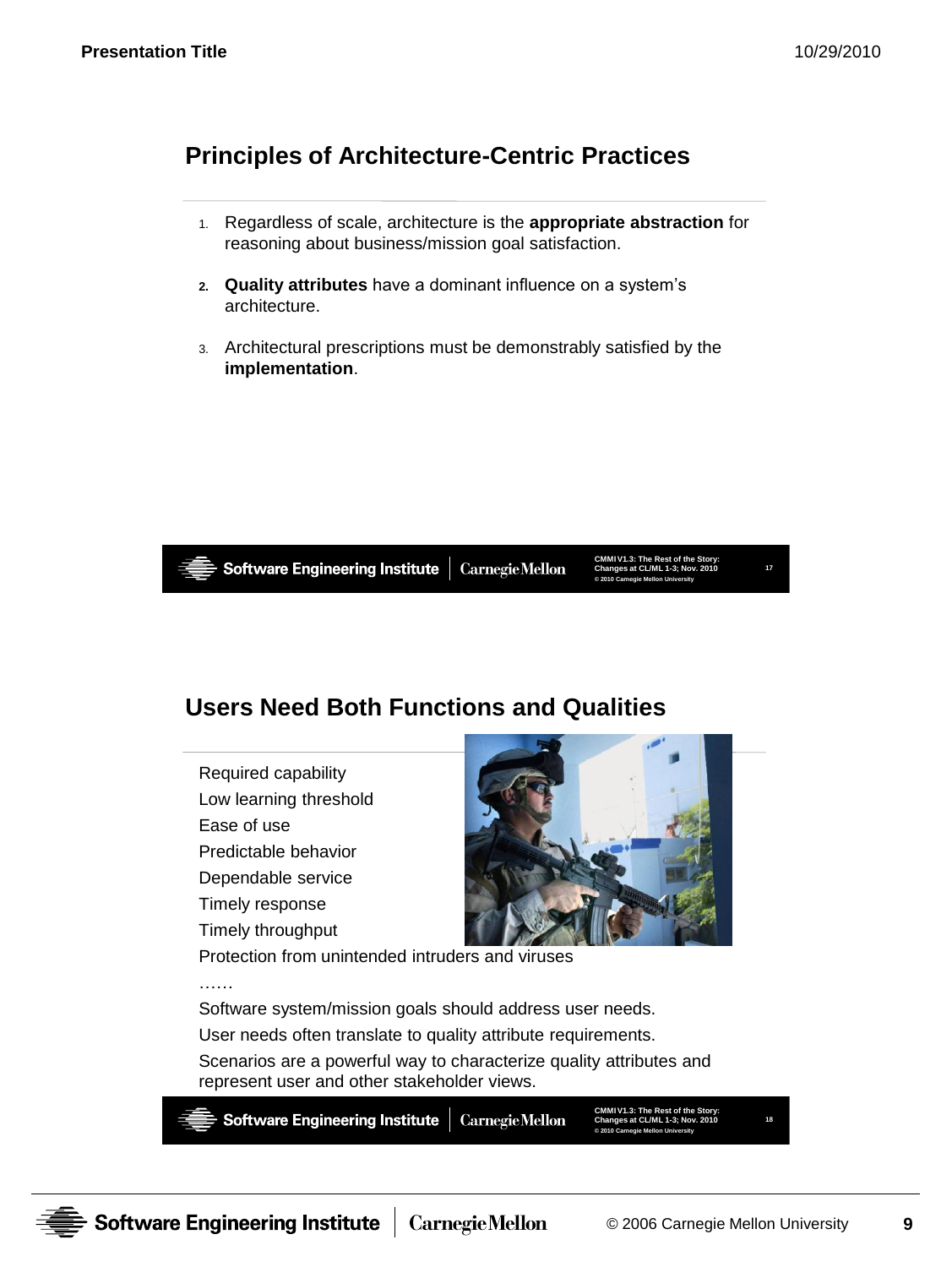**20**

### **Modern Development Practices in CMMI - 1**

### **For Version 1.3, CMMI provides better guidance in support of architecturecentric practices**

- creating the **business case** for the system (partially in RD)
- understanding the **requirements** (RD)
- **creating and/or selecting** the architecture (TS)
- **documenting and communicating** the architecture (RD, TS)
- **analyzing or evaluating** the architecture (RD, TS, VAL, VER)
- **implementing** the system based on the architecture (TS; A/PL notes)
- ensuring that the implementation **conforms** to the architecture (VER)
- **evolving** the architecture so that it **continues to meet business and mission goals** (implicit in the phrase "establish and maintain")

For a more detailed mapping of CMMI-DEV V1.3 to the above, see the slides from the half-day tutorial, "CMMI V1.3 and Architecture" (session 11203).



### **Modern Development Practices in CMMI - 2**

### **CMMI V1.3 provides improved terminology to support architecture-centric practices**

- Updated the glossary to include new terms (and modified some old terms)
- Updated the informative material (especially ARD and ATM in ACQ; RD, TS, and VER in DEV; and SSD in SVC) to:
	- make use of the new terms
	- bring more emphasis to quality attributes and thus strike a better balance between functional and non-functional requirements
- Replaced selected uses of overloaded terms such as "performance" with an appropriate qualifying phrase.



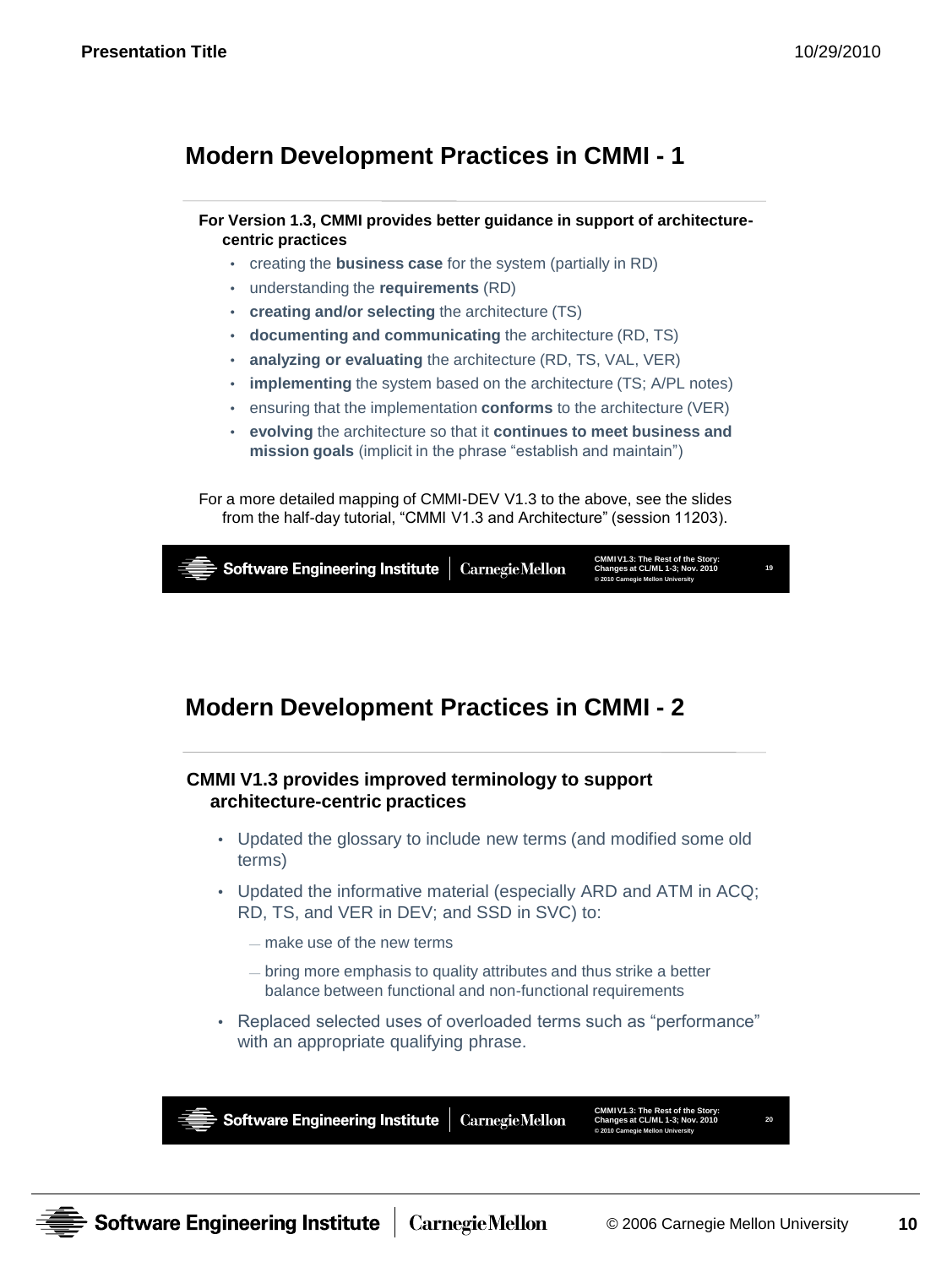# **Modernizing Development Practices**<sup>3</sup>

### **Example – New terms reflecting modern engineering**

### **quality attribute**

A property of a product or service by which its quality will be judged by relevant stakeholders. Quality attributes are characterizable by some appropriate measure.

Quality attributes are non-functional, such as timeliness, throughput, responsiveness, security, modifiability, reliability, and usability. They have a significant influence on the architecture.



Software Engineering Institute

**CarnegieMellon** 

**CMMI V1.3: The Rest of the Story: Changes at CL/ML 1-3; Nov. 2010 © 2010 Carnegie Mellon University**

**21**

# **Modernizing Development Practices<sup>4</sup>**

**Example – New terms reflecting modern engineering**

### **architecture**

The set of structures needed to reason about a product. These structures are comprised of elements, relations among them, and properties of both.

In a service context, the architecture is often applied to the service system.

Note that functionality is only one aspect of the product. Quality attributes, such as responsiveness, reliability, and security, are also important to reason about. Structures provide the means for highlighting different portions of the architecture. (See also "functional architecture.")



Software Engineering Institute

**CarnegieMellon** 

**CMMI V1.3: The Rest of the Story: Changes at CL/ML 1-3; Nov. 2010 © 2010 Carnegie Mellon University**

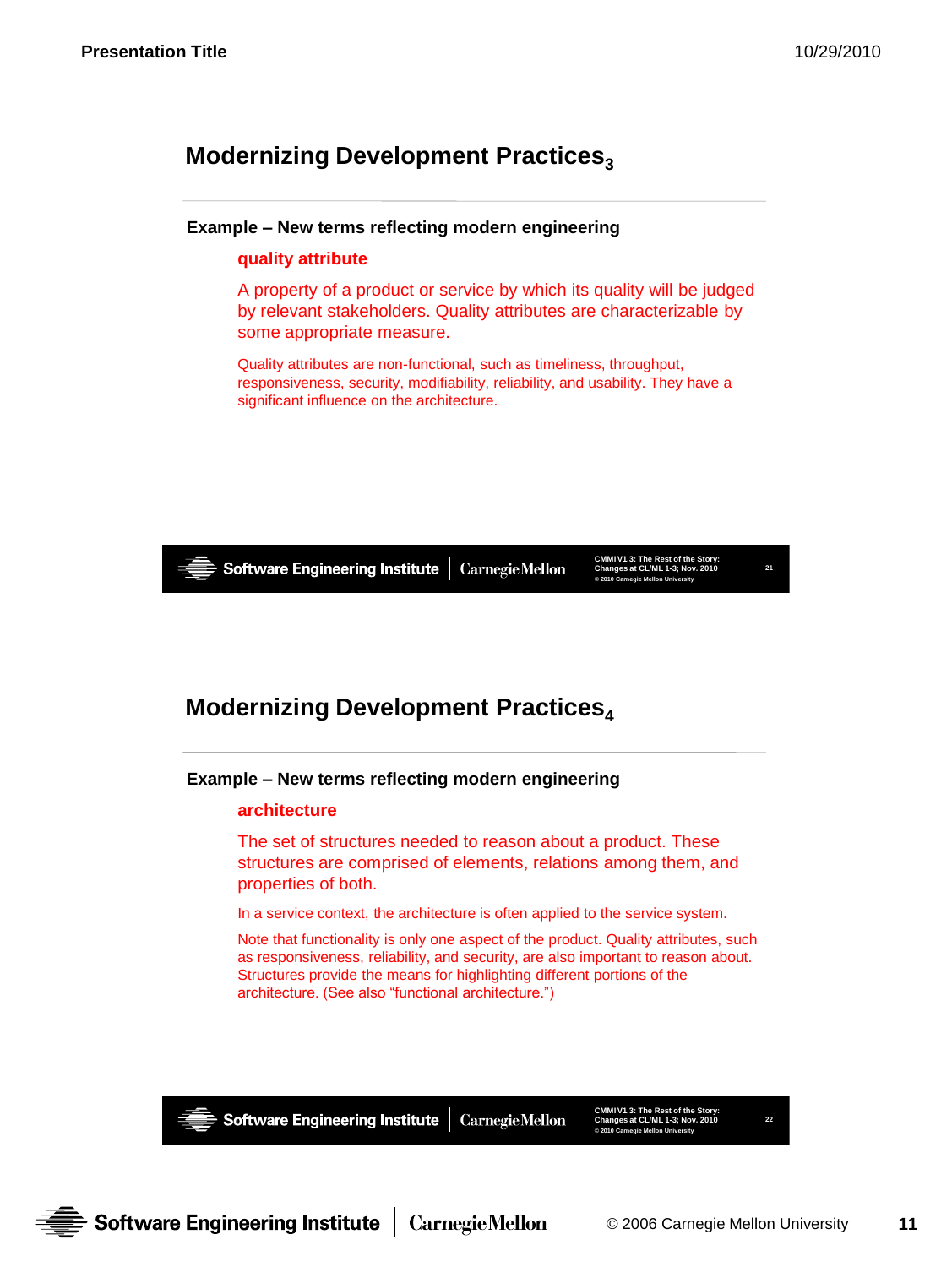### **Requirements Development**



**Software Engineering Institute** 

**CarnegieMellon** 

**CMMI V1.3: The Rest of the Story: Changes at CL/ML 1-3; Nov. 2010 © 2010 Carnegie Mellon University**

**23**

# **Product Integration**

|                                                           | SP 3.4 | Package and Deliver the Product or Product<br>Component    |                                                                           |  |
|-----------------------------------------------------------|--------|------------------------------------------------------------|---------------------------------------------------------------------------|--|
|                                                           | SP 3.3 | <b>Evaluate Assembled Product Components</b>               |                                                                           |  |
|                                                           | SP 3.2 | Assemble Product Components                                |                                                                           |  |
|                                                           | SP 3.1 | Confirm Readiness of Product Components for<br>Integration |                                                                           |  |
| SG 3: Assemble Product Components and Deliver the Product |        |                                                            |                                                                           |  |
|                                                           | SP 2.2 | Manage Interfaces                                          | sequence.                                                                 |  |
|                                                           | SP 2.1 | Review Interface Descriptions for<br>Completeness          | Described an integration strategy<br>and how it relates to an integration |  |
| SG 2: Ensure Interface Compatibility                      |        |                                                            | integration strategy.                                                     |  |
|                                                           | SP 1.3 | Establish Product Integration Procedures and<br>Criteria   | Changed emphasis on integration<br>sequence to an emphasis on             |  |
|                                                           | SP 1.2 | Establish the Product Integration Environment              | quality attributes.                                                       |  |
|                                                           | SP 1.1 | Establish an Integration Strategy                          | ensure proper behavior instead of<br>proper function, thereby including   |  |
| SG 1:                                                     |        | Prepare for Product Integration                            | Revised the purpose statement to                                          |  |

**© 2010 Carnegie Mellon University**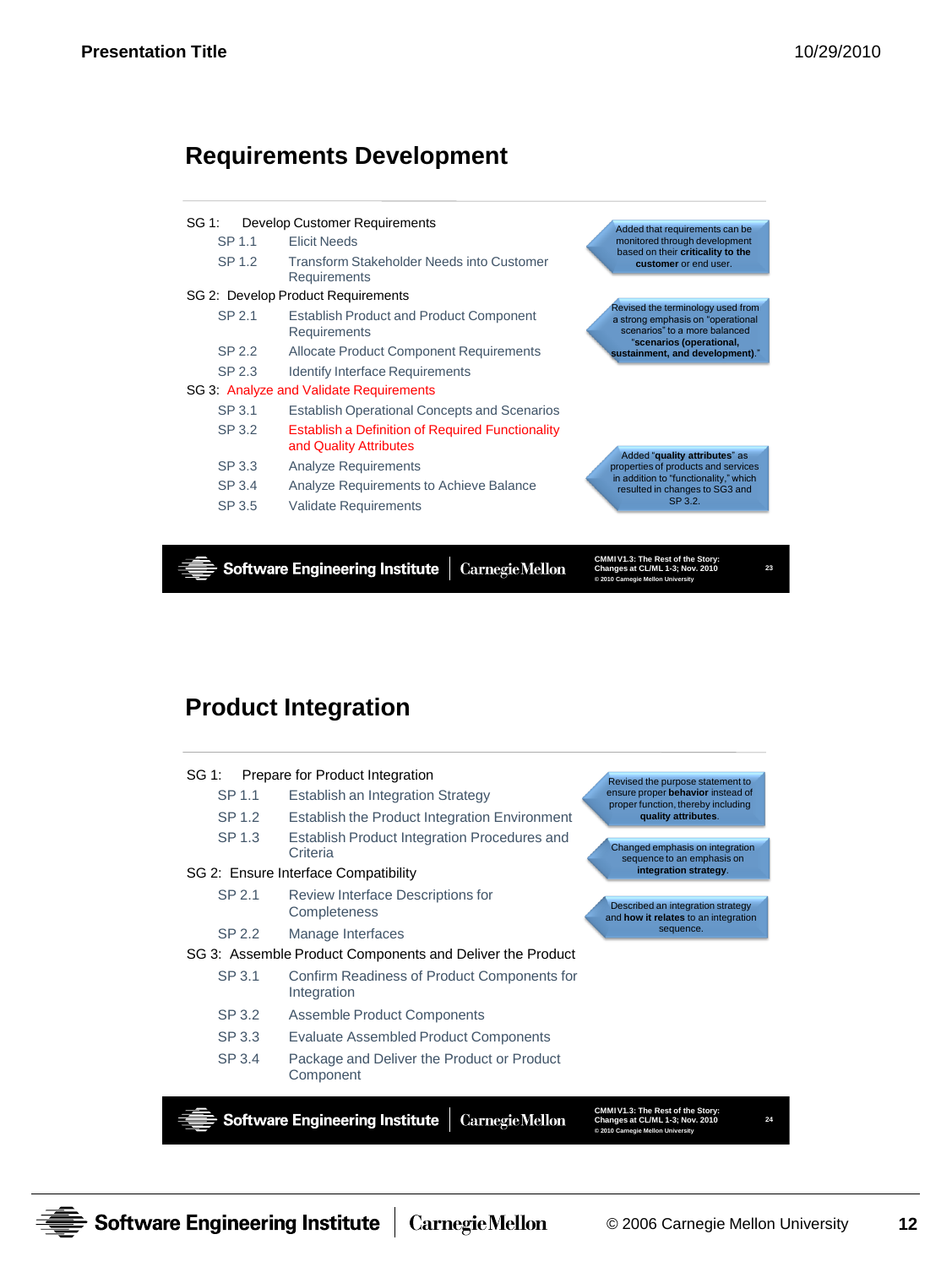**26**

# **Addressing Agile<sup>1</sup>**

### **The Problem**

Developers that use Agile methods sometimes resist using CMMI because they can't see how CMMI practices can complement or improve the effectiveness of Agile methods.

### **Overview of Solution**

Added guidance to the appropriate PAs to do the following:

- Help users interpret the practices in a context where Agile methods are used
- Reinforce the applicability of the practices in an Agile environment
- Send the message that CMMI is a robust best practice framework meant to be used in Agile environments as well as other development environments

**CMMI V1.3: The Rest of the Story: Software Engineering Institute CarnegieMellon Changes at CL/ML 1-3; Nov. 2010 25 © 2010 Carnegie Mellon University**

# **Addressing Agile<sup>2</sup>**

#### **Solution**

Added a new section to DEV Chapter 5 entitled "Interpreting CMMI When Using Agile Approaches"

- This section describes how CMMI practices can apply in a variety of development environments. It also provides interpretive guidance in selected PAs that explains how the PA can be used in Agile environments.
- A reference to this new section appears in the SSD intro notes of SVC.

Added interpretive guidance to the following PAs:

- In DEV: CM, REQM, PP, RD, TS, PI, VER, PPQA, and RSKM
- In ACQ: AM, ATM, PMC, and PP
- In SVC: SSD

Added in DEV and SVC (SSD only) Agile-related examples (as bullets)

**CMMI V1.3: The Rest of the Story: Changes at CL/ML 1-3; Nov. 2010 Software Engineering Institute CarnegieMellon © 2010 Carnegie Mellon University**

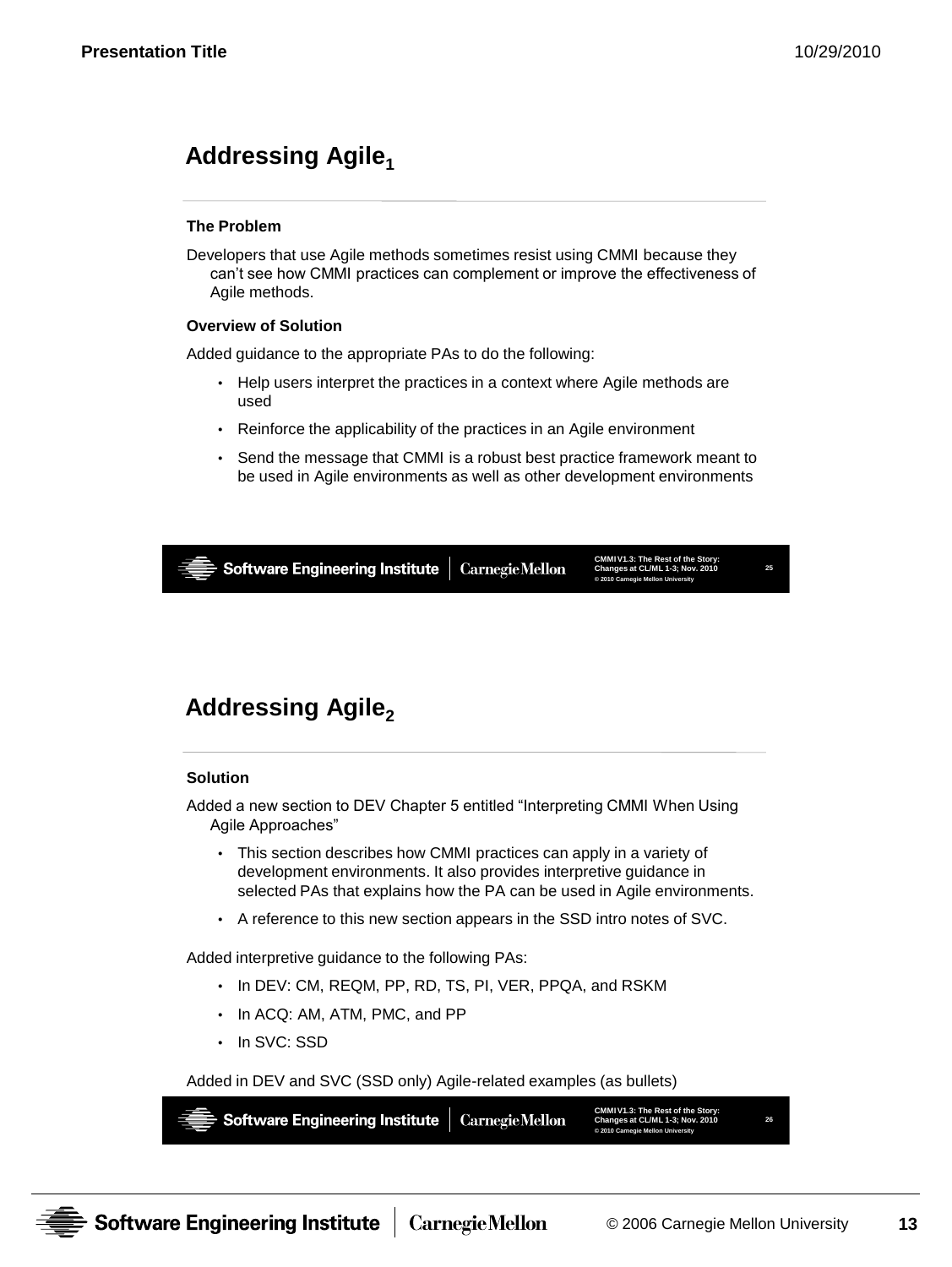# Addressing Agile<sub>3</sub>

An example of a note added to DEV is the following one for PP:

"In Agile environments . . . Teams plan, monitor, and adjust plans during each iteration as often as it takes (e.g., daily). Commitments to plans are demonstrated when tasks are assigned and accepted during iteration planning, user stories are elaborated or estimated, and iterations are populated with tasks from a maintained backlog of work. (See "Interpreting CMMI When Using Agile Approaches" in Part I.)"



# **Summary of Global Changes, CMMI Version 1.3**

| <b>Refining CMMI Framework Related</b>                            | Addressing Agile                         |  |
|-------------------------------------------------------------------|------------------------------------------|--|
| Terminology                                                       | Causal Analysis at Lower Levels of       |  |
| <b>Updating Model Architecture</b>                                | Maturity                                 |  |
| Harmonizing V1.2 Models                                           | <b>Customer Satisfaction</b>             |  |
| Glossary                                                          | <b>Modernizing Development Practices</b> |  |
| <b>Teaming Concepts</b>                                           | <b>Prioritized Customer Requirements</b> |  |
| The Term "Project"                                                | <b>Organization-Level Contracts</b>      |  |
| <b>Process Related Experiences</b>                                | Easing Translation                       |  |
| Providing "Appropriate" Phrasing in<br><b>Practice Statements</b> | <b>Front Matter</b>                      |  |
| <b>Generic Practices</b>                                          |                                          |  |

Software Engineering Institute

**CarnegieMellon** 

**CMMI V1.3: The Rest of the Story: Changes at CL/ML 1-3; Nov. 2010 © 2010 Carnegie Mellon University**